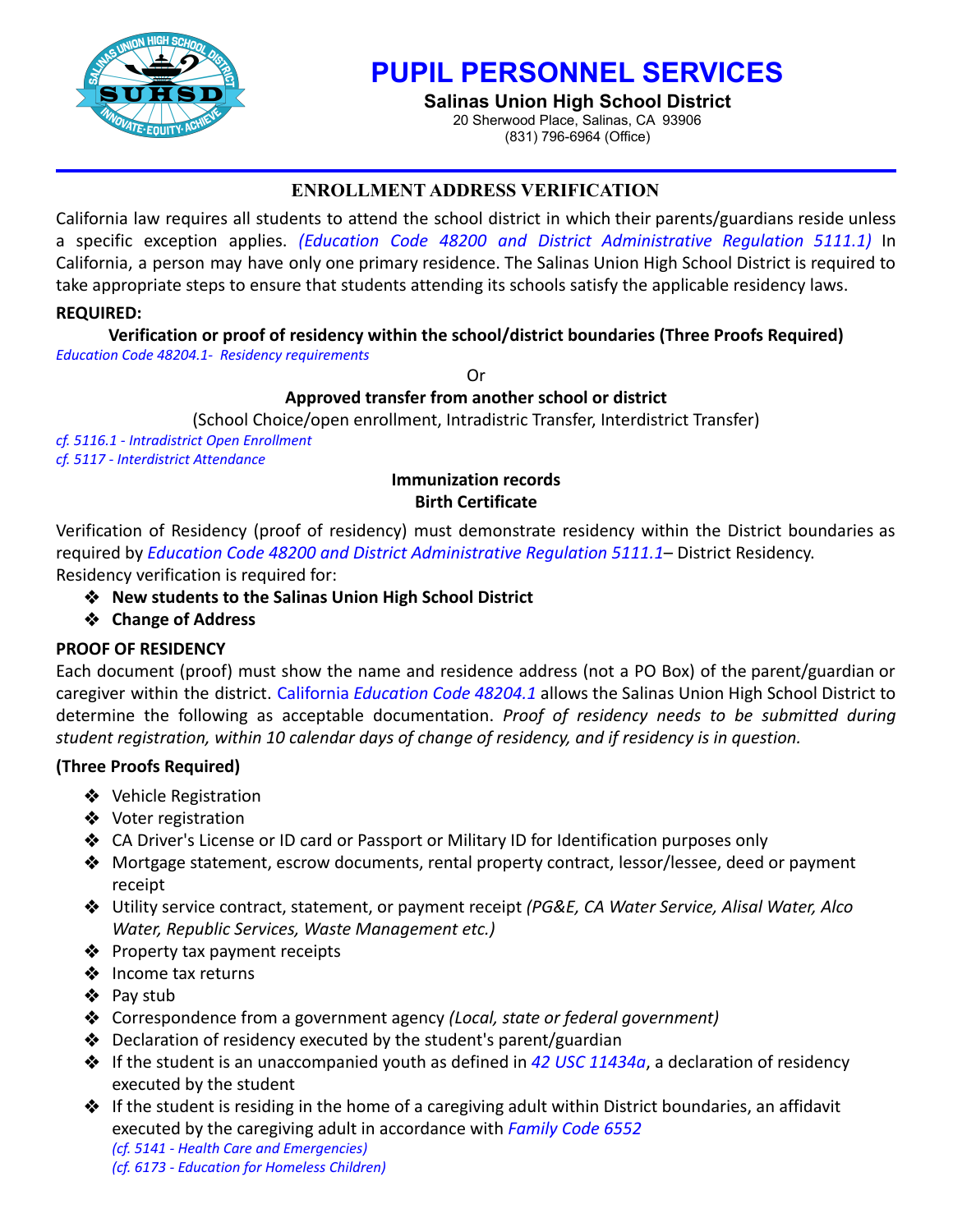#### *(cf. 6173.1 - Education for Foster Youth)*

Documentation provided will be maintained in the student's permanent record.

*5 CCR 432 cf. 5111 – Admission cf. 5125 - Student Records*

\*ORIGINAL DOCUMENTS ARE PREFERRED ALTHOUGH ONLINE PRINTOUTS OF YOUR CURRENT BILLS IN YOUR NAME AND ADDRESS ARE ACCEPTABLE

### **HOMELESS CHILDREN, EDUCATION FOR FOSTER YOUTH AND EDUCATION FOR JUVENILE COURT SCHOOL STUDENTS**

Any homeless or foster youth or student who has had contact with the juvenile justice system should immediately be enrolled in school even if he/she is unable to provide proof of residency.

*(Education Code 48645.5, 48852.7, 48853.5; 42 USC 11432)*

*cf. 6173 - Education for Homeless Children*

*cf. 6173.1 - Education for Foster Youth*

*cf. 6173.3 - Education for Juvenile Court School Students*

### **INVESTIGATION OF RESIDENCY**

The District will investigate all cases where a residency status has changed and/or false information has been provided, home visits as well as the use of private investigators and/or other outside individuals or agencies to perform or assist in conducting residency verification.

If a student is enrolled and it is determined later that false or incorrect information was provided to enroll a student, the student will be dropped to the school or district of residency. No transfer applications will be approved due to false or incorrect residency information.

Any employee or contractor engaged in the investigation will truthfully identify himself/herself as an investigator to entities contacted or interviewed during the progress of the investigation. The investigation shall not include the surreptitious collection of photographic or videographic images of persons or places subject to investigation.

*Education code 48204.1 Education code 48204.2*

### **PROOF OF RESIDENCY IN THE SCHOOL DISTRICT**

A school district may not ask about your or your child's citizenship or immigration status to establish residency within the district, nor may a school district deny a homeless child (including a homeless child who is undocumented) enrollment because he or she cannot provide the required documents to establish residency. While a school district may choose to include a parent's state-issued identification or driver's license among the documents that can be used to establish residency, a school district may not require such documentation to establish residency or for other purposes where such a requirement would unlawfully bar a student whose parents are undocumented from enrolling in school.

### **PROOF OF AGE**

School officials may request documentation to show that a student falls within the school district's minimum and maximum age requirements. School districts typically accept a variety of documents for this purpose, such as a religious, hospital, or physician's certificate showing date of birth; an entry in a family bible; an adoption record; an affidavit from a parent; a birth certificate; or previously verified school records. Although a school district might request documents such as those listed above to verify your child's age, a school district may not prevent or discourage your child from enrolling in or attending school because he or she lacks a birth certificate or has records that indicate a foreign place of birth, such as a foreign birth certificate.

U.S. Department of Justice, Civil Rights Division

U.D. Department of Education, Office for Civil Rights, Office of the General Counsel

False or incorrect residency should be referred to:

### **Pupil Personnel Services**

20 Sherwood Place, Salinas, California 93906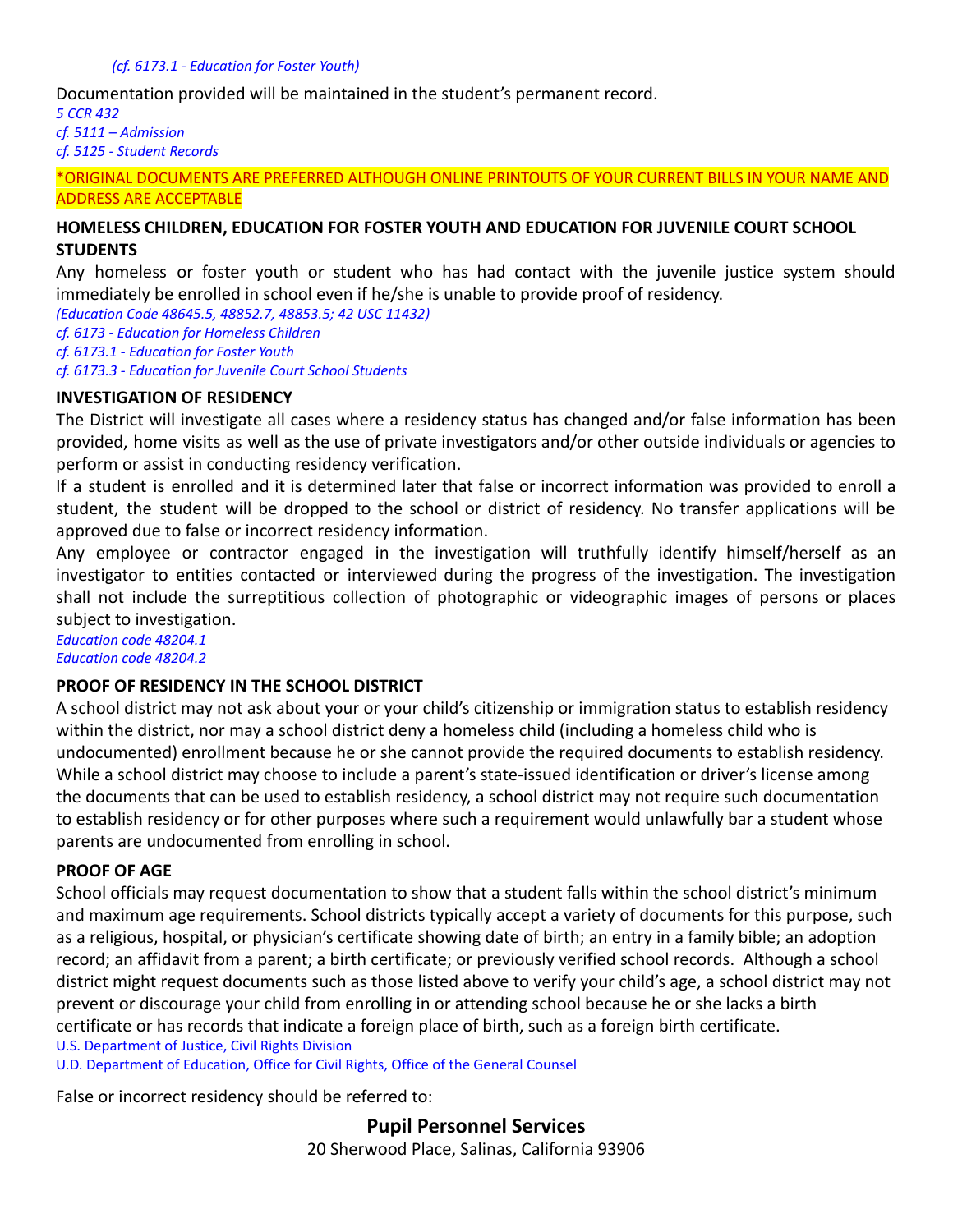

# **PUPIL PERSONNEL SERVICES**

**Salinas Union High School District** 20 Sherwood Place, Salinas, CA 93906

(831) 796-6964 (Office)

# **PAUTAS DE INSCRIPCIÓN Y VERIFICACIÓN DE RESIDENCIA**

La ley de California requiere que todos los estudiantes asistan al distrito escolar en el que residen sus padres/tutores, a menos que se aplique una excepción específica. *(Código de Educación 48200 y Reglamento Administrativo del Distrito 5111.1)* En California, una persona puede tener sólo una residencia principal. El Distrito Unido de Escuelas Secundarias de Salinas debe tomar las medidas adecuadas para garantizar que los estudiantes que asisten a sus escuelas cumplan con las leyes de residencia aplicables.

## **REQUERIDO:**

## **Verificación o comprobante de residencia dentro de los límites/zonas de escuela/distrito (se requieren tres pruebas)**

Código de Educación 48204.1- Requisitos de residencia

 $\Omega$ 

## **Transferencia aprobada de otra escuela o distrito**

(escuela de preferencia/inscripción abierta, transferencia de escuelas dentro del mismo distrito, transferencia

entre distritos)

cf. 5116.1 - Inscripción abierta dentro del distrito cf. 5117 - Asistencia entre distritos

# **Registro de Vacunas Acta de nacimiento**

La verificación de residencia (prueba de residencia) debe demostrar residencia dentro de los límites del Distrito según lo exige el Código de Educación 48200 y el Reglamento Administrativo del Distrito 5111.1 – Residencia del Distrito.

Se requiere verificación de residencia para:

# ❖ **Nuevos estudiantes en el Distrito Escolar Unificado de Escuelas Secundarias de Salinas**

❖ **Cambio de dirección**

# **PRUEBA DE RESIDENCIA**

Cada documento (prueba) debe mostrar el nombre y la dirección de residencia (no un apartado postal también conocido como PO Box) del padre/tutor o proveedor de cuidados dentro del distrito. Código de Educación de California 48204.1 permite que el Distrito Escolar Unificado de Escuelas Secundarias de Salinas determine lo siguiente como documentos aceptables. Las pruebas de residencia deben presentarse durante la inscripción del estudiante o dentro de los 10 días posteriores al cambio de residencia, y si la residencia está en duda.

## **(Se requieren tres pruebas)**

- ❖ Registro de Vehículo
- ❖ Registro de Votantes
- ❖ Licencia de conducir de CA, tarjeta de identificación, pasaporte o identificación militar solo con fines de identificación
- ❖ Estado de cuenta de hipoteca, documentos de fideicomiso, contrato de propiedad/alquiler, arrendador/arrendatario (escritura o recibo de pago)
- ❖ Contrato de servicios públicos, estado de cuenta o recibo de pago *(PG&E, CA Water Service, Alisal Water, Alco Water, Republic Services, Waste Management, etc.)*
- ❖ Recibos de pago del impuesto predial
- ❖ Impuesto de ingreso también conocido como Income Tax
- ❖ Talón de cheque
- ❖ Correspondencia de una agencia gubernamental *(gobierno local, estatal o federal)*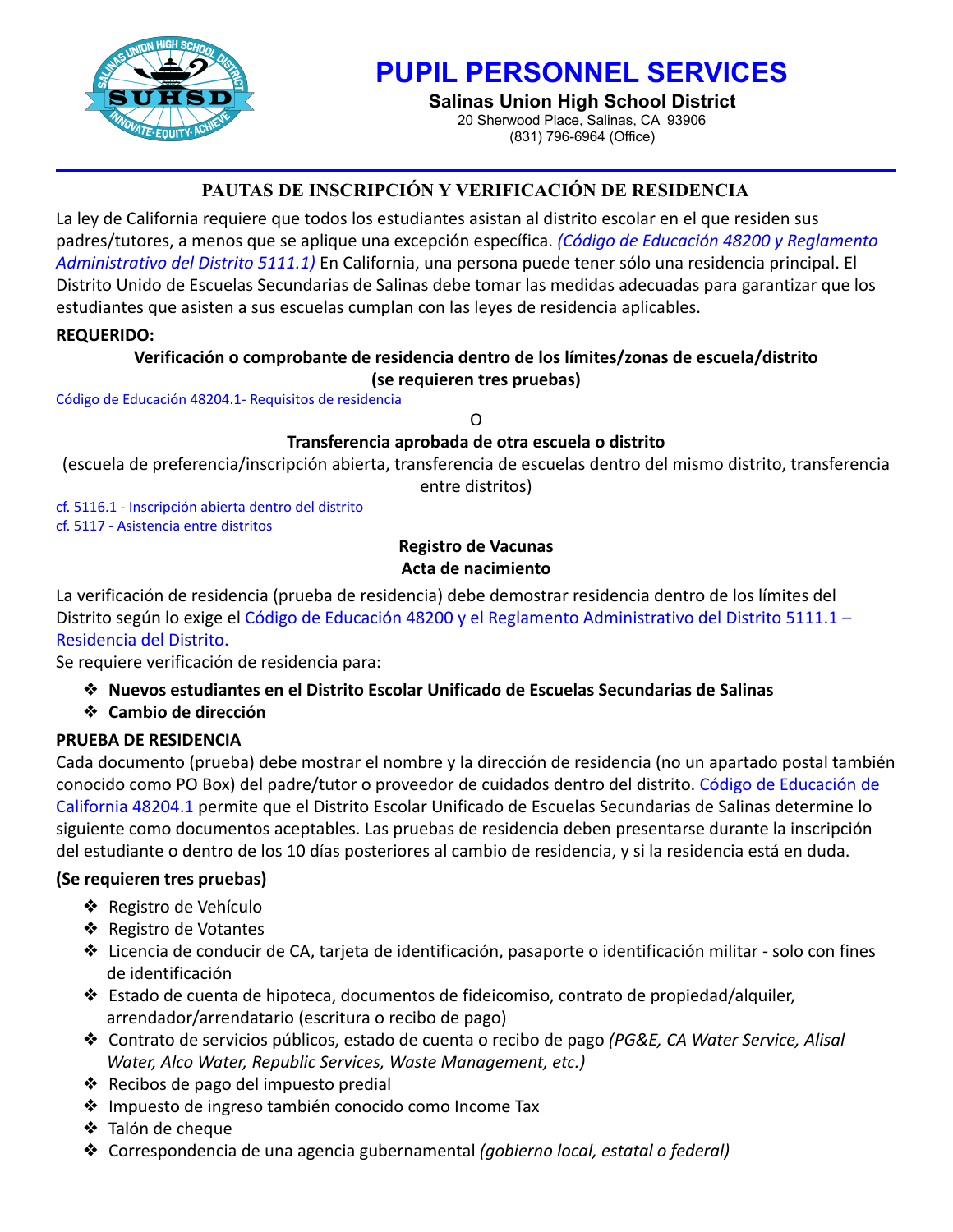- ❖ Declaración de residencia ejecutada por el padre (s)/tutor del estudiante
- ❖ Si el estudiante es un joven no acompañado cómo se define en 42 USC 11434a, el estudiante deberá ejecutar una declaración de residencia
- ❖ Si el estudiante reside en el hogar de un proveedor de cuidados dentro de los límites del Distrito, una declaración jurada deberá de ser ejecutada por el adulto que lo cuida de acuerdo con el Código de Familia 6552

(cf. 5141 - Atención de Salud y Emergencias) (cf. 6173 - Educación para jóvenes sin hogar) (cf. 6173.1 - Educación para jóvenes de crianza)

La documentación proporcionada se mantendrá en el registro permanente del estudiante.

5CCR 432 cf. 5111 – Admisión cf. 5125 - Expedientes estudiantiles

\*SE PREFEREN DOCUMENTOS ORIGINALES, AUNQUE SE ACEPTAN LAS IMPRESIONES EN LÍNEA DE SUS FACTURAS ACTUALES A SU NOMBRE Y DIRECCIÓN

## **JÓVENES SIN HOGAR, EDUCACIÓN PARA JÓVENES EN CRIANZA Y EDUCACIÓN PARA ESTUDIANTES DE LA ESCUELA DEL TRIBUNAL DE MENORES**

Cualquier joven sin hogar, de crianza o estudiante que haya tenido contacto con el sistema de justicia juvenil debe inscribirse inmediatamente en la escuela, incluso si no puede proporcionar prueba de residencia. (Código de Educación 48645.5, 48852.7, 48853.5; 42 USC 11432)

cf. 6173 - Educación para jóvenes sin hogar

cf. 6173.1 - Educación para jóvenes de crianza

cf. 6173.3 - Educación para estudiantes de la escuela del tribunal de menores

## **INVESTIGACIÓN DE RESIDENCIA**

El Distrito investigará todos los casos en los que haya cambiado el estado de residencia y/o se haya proporcionado información falsa. La verificación de residencia se lleva a cabo con visitas domiciliarias, así como el uso de investigadores privados y/u otras personas o agencias externas para realizar o ayudar a realizar una verificación.

Si un estudiante está inscrito y luego se determina que se proporcionó información falsa o incorrecta para inscribir a un estudiante, el estudiante será enviado a la escuela o distrito de residencia. No se aprobarán solicitudes de transferencia debido a información de residencia falsa o incorrecta.

Todo empleado o contratista que participe en la investigación se identificará como investigador ante las entidades contactadas o entrevistadas durante el progreso de la investigación. La investigación no incluirá la recopilación subrepticia de imágenes fotográficas o videográficas de personas o lugares sujetos a investigación. Código de educación 48204.1

Código de educación 48204.2

# **COMPROBANTE DE RESIDENCIA EN EL DISTRITO ESCOLAR**

Un distrito escolar no puede preguntar sobre el estado de ciudadanía o migratorio de usted o de su hijo para determinar su residencia dentro del distrito, ni tampoco puede un distrito escolar negarle la inscripción a un Joven sin hogar (incluido un joven sin hogar que es indocumentado) al no poder proporcionar los documentos requeridos para establecer la residencia. Un distrito escolar puede optar que los padres incluyan una tarjeta de identificación emitida por el estado o una licencia de conducir entre los documentos que establecen una residencia. Un distrito escolar no puede exigir dicha documentación para establecer la residencia o para otros fines en los que dichos requisitos prohíben ilegalmente que un estudiante cuyos padres son indocumentados puedan inscribirse en la escuela.

### **COMPROBANTE DE EDAD**

Los funcionarios escolares pueden solicitar documentación para demostrar que un estudiante se encuentra dentro de los requisitos de edad mínima y máxima del distrito escolar. Los distritos escolares generalmente aceptan una variedad de documentos para este propósito, como un certificado religioso, de hospital o médico que muestre la fecha de nacimiento; un registro en una biblia familiar; un registro de adopción; una